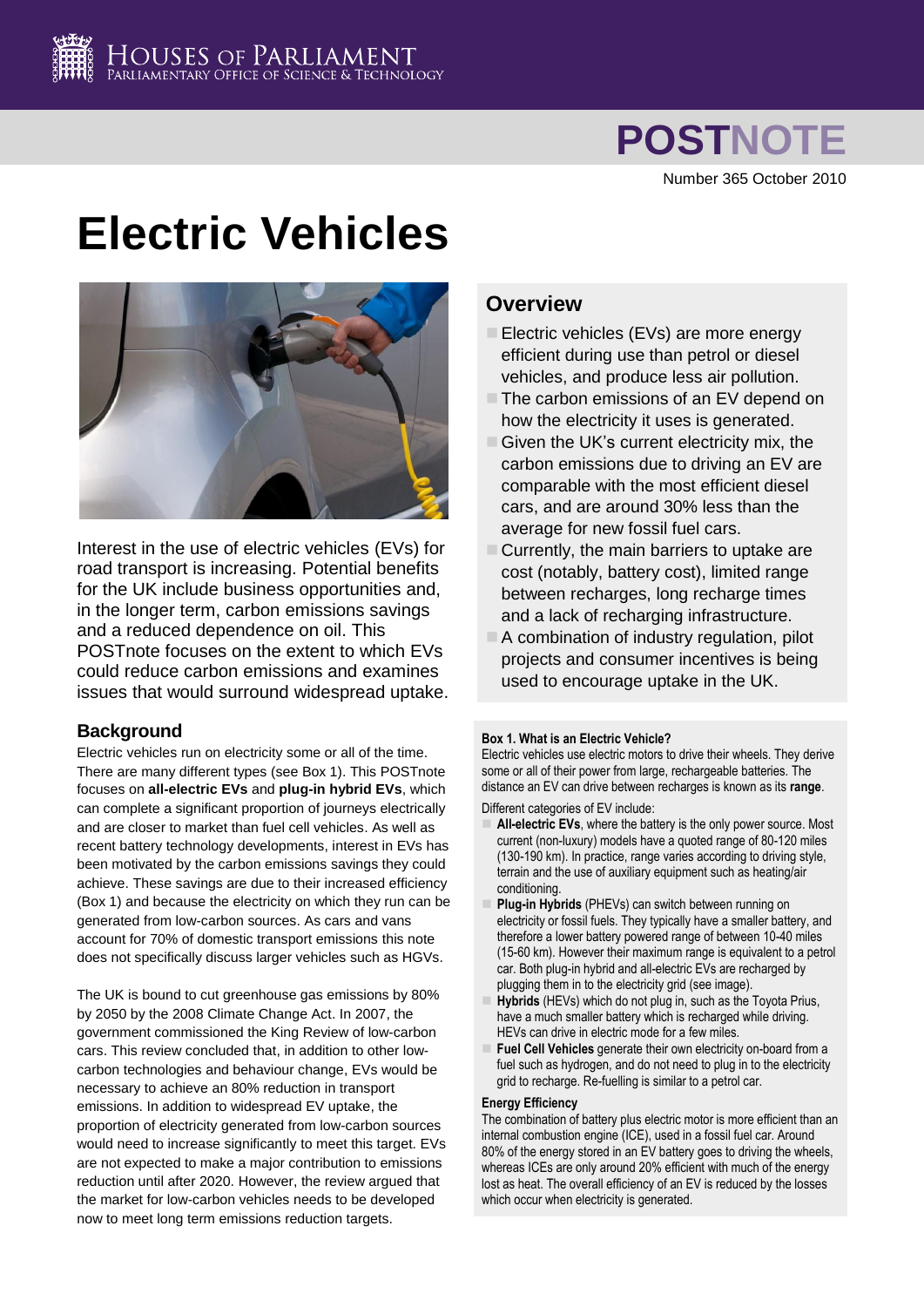The EV market is still in its very early stages. Of the 28.5 million cars in the UK, there are only a few thousand allelectric EVs, mostly in London. From 2012, European regulation to limit average emissions from new cars is being phased in, and has provided a financial incentive for manufacturers to develop EV models. From 2011, several major manufacturers will launch new EVs in Europe, with mid-size cars expected to cost £20,000-£40,000. EV users need access to recharging points either at home, at work or in public places such as car parks. The Coalition Agreement 2010 commits to "mandating a national recharging network for electric and plug-in hybrid vehicles".

# **Policy Context EU Policy**

European regulation approved in April 2009 aims to limit the average emissions of new cars sold in the EU. Emissions targets will be phased in from 2012, with manufacturers facing fines for non-compliance. All-electric EVs will be considered "zero-emission" as only exhaust carbon emissions ("tailpipe" emissions) are counted - emissions from associated electricity generation are not included. Targets will be progressively tightened each year. The 2020 target represents a 40% reduction in average tailpipe emissions from 2009 levels, but this target is subject to review. Vans will also be regulated in the near future.

Until 2016, each car sold in the lowest emissions band will count as more than one car when a manufacturer"s average is calculated. The only cars likely to fall into the lowest band will be all-electric and plug-in hybrid EVs. Thus the regulation incentivises these technologies. This is intended to encourage the early development of EV technology, as EV sales in the next few years could substantially offset sales of higher emitting cars. While manufacturers feel that, as far as practicable, "interventions by Government should be technology neutral",<sup>1</sup> it is recognised that support for a technology at the early stages may be appropriate.

# <span id="page-1-0"></span>**UK Policy**

The Department for Transport (DfT) and the Department for Business, Innovation and Skills (BIS) have led on EV policy in recent years, with a raft of initiatives put in place since 2007. Research and development has been part-funded by government and several trials are now under way (see Box 2). In 2009, the Office for Low Emission Vehicles (OLEV) was created jointly within DfT, BIS and the Department of Energy and Climate Change (DECC) to oversee aspects of EV funding, including the "Plugged-in Places" (PiP) scheme. PiP helps regions meet up to 50% of the installation costs of recharging posts. In the first competition in February 2010 £8.8m was awarded to London, the North East, and Milton Keynes.

# *Consumer Incentives*

Plans for a consumer subsidy for EVs from January 2011 were announced by the previous government. EVs which meet performance, reliability and safety criteria will be eligible for a 25% purchase price subsidy, up to a maximum

of £5,000. In July 2010, £43m funding for the scheme was confirmed, with a review of the subsidy amount per car planned for March 2012. Tax measures designed to encourage the sale of lower emitting vehicles include Graduated Vehicle Excise Duty and Company Car Tax.

# **National Policy in Other Countries**

Several European countries will offer subsidies of around €5,000 to early purchasers of EVs in order to grow their EV markets from 2011-2015. The highest incentives will be in Norway and Denmark, where EVs will be exempt from vehicle purchase tax, which can be in excess of €10,000. Several governments have announced ambitious targets for EV uptake in the next 10 years. The Japanese government has set a target of 20% 'next-generation' cars by 2020, including hybrids, plug-in hybrids, all-electric and fuel cell vehicles. In the US, the Recovery Act of 2009 included \$2.4 billion funding to support next generation EVs.

## **Box 2. Electric Vehicles in the UK**

### **Vehicle Trials**

Trials will monitor vehicle performance, users' recharging habits and consumer attitudes.

- **Ultra Low Carbon Vehicle Demonstrators** The largest EV trial in the UK is being overseen by the Technology Strategy Board with £25m of government funding, matched by industry. Eight consortia made up of manufacturers, energy companies, local authorities and universities will trial 340 cars for up to a year. The first cars were deployed in December 2009.
- **Low Carbon Vehicle Public Procurement programme (LCVPP)** Initial funding of £20m has been made available to help public sector organisations such as Royal Mail purchase low-carbon vans for their fleets. This year, 210 electric and hybrid vans will be entering public sector service via the LCVPP.

### **Pilot Infrastructure**

- **London** There are currently around 250 charging posts in London, mainly in car parks. Transport for London is aiming for 25,000 charging posts by 2015, of which 90% will be in workplace car parks and 250 will be fast charge. From 2011, the Electric Vehicle Discount will exempt all-electric EVs from the congestion charge, and this may be extended to plug-in hybrids in the future.
- **North East** over the next three years 1,300 charging posts will be installed across Newcastle, Sunderland and Middlesbrough, including fast charge points on main trunk roads.

Other cities with EV infrastructure strategies include Milton Keynes, Birmingham, Coventry, Glasgow and Oxford. Compatibility between regions is partly being facilitated by the 'Joined-Cities' network, a joint government/industry funded initiative.

# **Emissions and Pollution**

The carbon emissions of an EV arise from both:

**generating the electricity** used for recharging; and

 **manufacture and disposal** of the battery and vehicle. The majority of emissions are due to recharging. Figures for emissions due to manufacture and disposal are scarce for EVs; estimates suggest they will be higher for an EV than a fossil fuel car due to production of the battery.

# **Emissions from Electricity Generation**

Electrification of road transport means emissions reduction can take place at the point of power generation, rather than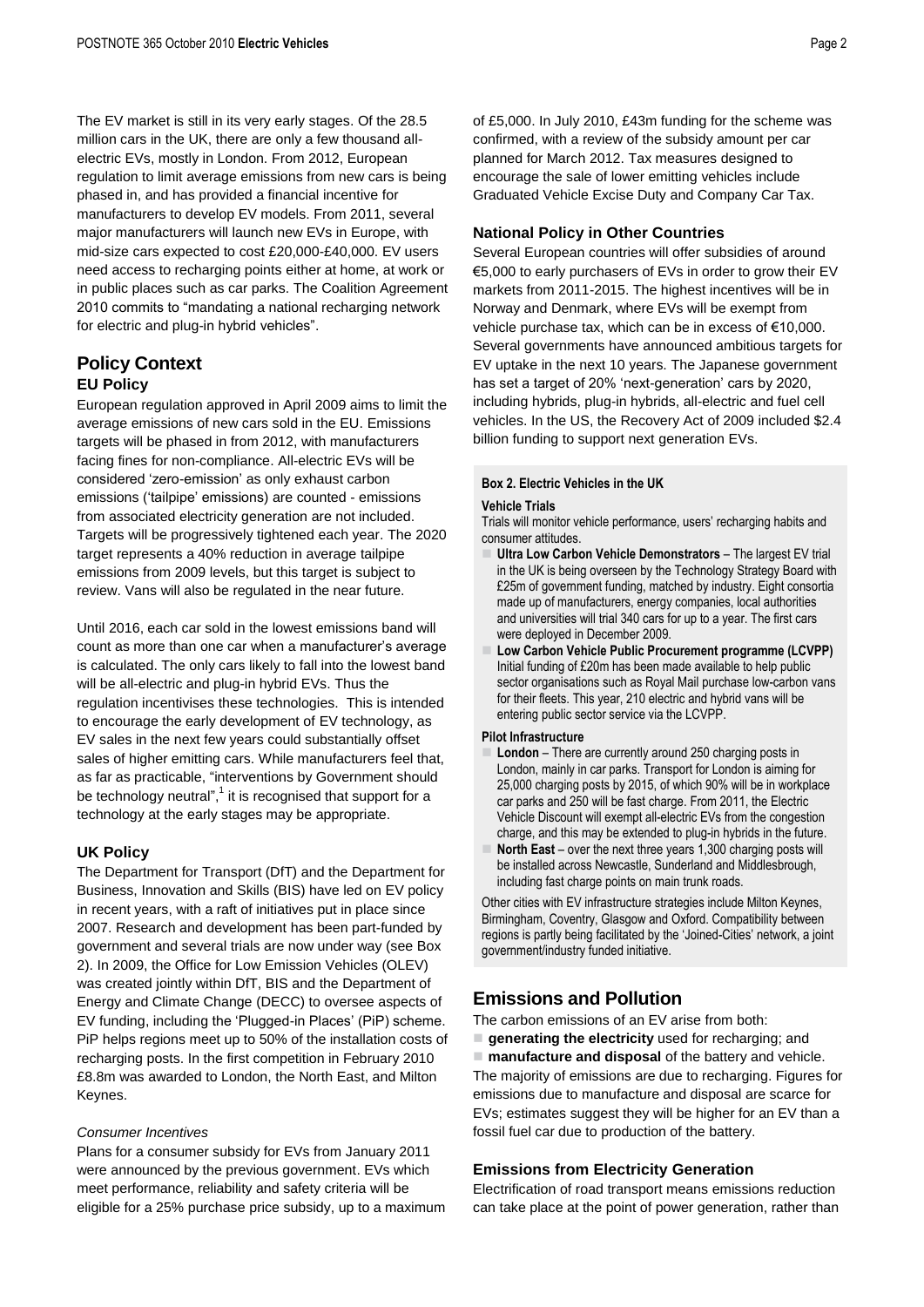solely through drivers buying more efficient models. Currently, over 80% of electricity in the UK is generated using fossil fuels. Given this grid mix, EVs are estimated to offer around 30% emissions savings during use compared with average fossil fuel car[s,](#page-1-0) $1$  but the most efficient diesel cars also offer this level of savings. $^2$  $^2$  The government's Low Carbon Transition Plan 2009 outlines plans for 40% of electricity to come from low-carbon sources by 2020. If this target were met, EVs could offer as much as 55% emissions savings during use compared with average fossil fuel cars. While there is a general consensus that this is achievable, many groups have highlighted the challenges of substantially increasing low-carbon electricity generatio[n.](#page-2-0)<sup>2</sup> "Decarbonisation" of the grid is discussed in POSTnotes 268, 280 and 318.

### *Reducing Emissions through Off-Peak Charging*

The time of day that electricity is used affects the resulting emissions. For example, if large numbers of EVs were plugged in to recharge at 6pm when demand is highest, extra fossil fuel generation may be used, as this can be switched on at short notice unlike nuclear or renewables. The optimum times for EV recharging would be overnight or in the middle of the day, when demand is lower. If EVs were recharged between 10pm-6am, up to 20 million could be supported nationally with negligible extra generating capacity.<sup>2</sup> Off-peak charging could be encouraged by varying electricity prices according to supply and demand, but this would require upgrades to both the electricity distribution grid and electricity meters (see POSTnote 301). Use of a timer switch to delay recharging until after 10pm is a more immediately available option.

### <span id="page-2-0"></span>**Alternatives for Carbon Emissions Reduction**

Many stakeholders, including the Low Carbon Vehicle Partnership which represents 170 organisations, believe the main options for vehicle emissions reduction up to 2020 are:

- **improvements to fossil fuel engines and reduction in vehicle weight**, which could deliver 15-30% savings in new car emissions by 2020. Fossil fuel vehicles will be unable to deliver 80% savings in the long term.
- <span id="page-2-1"></span>**biofuels**, which can offer emissions savings of 20-80% (see POSTnote 293), but will not be able to meet all of the UK"s transport energy requirements due to constraints on land availability.<sup>3</sup> There may be scope to increase sustainable biofuel use to 8% of transport fuels by 2020, corresponding to 4-5% emissions savings.
- **increased use of public transport, cycling and**  walking. The 'Smarter Travel Choices' programme was trialled in three UK towns between 2004 and 2009 and achieved a 5-7% reduction in distance driven.

Some groups, including Friends of the Earth, believe that meeting emission targets will also require **curbing the growth in transport demand**. 4

# **Air and Noise Pollution**

Electric vehicles produce no exhaust emissions when in electric mode, so widespread use could improve air quality in congested areas. They are also very quiet at speeds of

less than 30 mph (50 km/h); at higher speeds tyre noise becomes more audible. Concerns have been raised regarding pedestrian safety, especially for the visually impaired. Manufacturers are trialling the use of artificial sounds for cars travelling at low speeds.

# **Requirements for EV Uptake Vehicle Range**

Limited range (see Box 1) is seen as a barrier to consumer uptake of EVs. A major technological challenge for manufacturers is to increase range while keeping battery size and cost down. Range can also be increased using plug-in hybrid EVs (Box 1). PHEVs can complete journeys of up to 40 miles (60 km) in electric mode, but fossil fuels are used for longer journeys or when recharging facilities are unavailable. Journeys of less than 25 miles (40 km) account for 93% of car trips and 60% of car emissions in the  $IJK<sup>5</sup>$ 

## **Mass Production**

EVs are unlikely to be produced in large volumes before  $2014.<sup>1</sup>$  $2014.<sup>1</sup>$  $2014.<sup>1</sup>$  Many of the first EVs sold in Europe will be made in Japan. Plants in Europe plan to begin mass production in the next few years. From early 2013, the Nissan factory in Sunderland is scheduled to produce 60,000 EVs per year, including assembly of the batteries. Currently in the UK around 2 million new cars are bought and 3 million fossil fuel engines are manufactured each year.

# **Provision of Recharging Points**

Recharging can take place using a power socket or outdoor charging post. Manufacturers anticipate the first users of EVs will be those who can recharge at home overnight or at work during the day. An EV battery which gives a 100 mile (160 km) range takes around 8 hours to recharge from a domestic (3kW) power supply. For safety reasons, it is recommended that a dedicated socket on a separate circuit is used. This costs around £500 to install in a garage.

It is not yet clear how many publicly accessible recharging posts will be required to support EVs, or who is best placed to provide and maintain them. Visibility of charging facilities may encourage uptake and reassure drivers taking longer journeys. On-street posts with a payment system currently cost £5,000+ to supply and install, partly due to the works licence required. Pilot projects (Box 2) should help to inform infrastructure planning. Europe-wide standardisation of charge points is being developed but is not yet in place.

Several all-electric EVs launched in 2011 will also have fast charging capability. Fast charge posts can reduce recharge time to less than 30 minutes for an 80 mile (130 km) range. They can be installed at locations with access to commercial type electricity infrastructure, such as service stations or retail outlets. They are likely to cost upwards of £40,000.

### **Consumer Demand**

Most people have never driven in or recharged an EV. Test drives appear to improve people"s opinion, with one trial